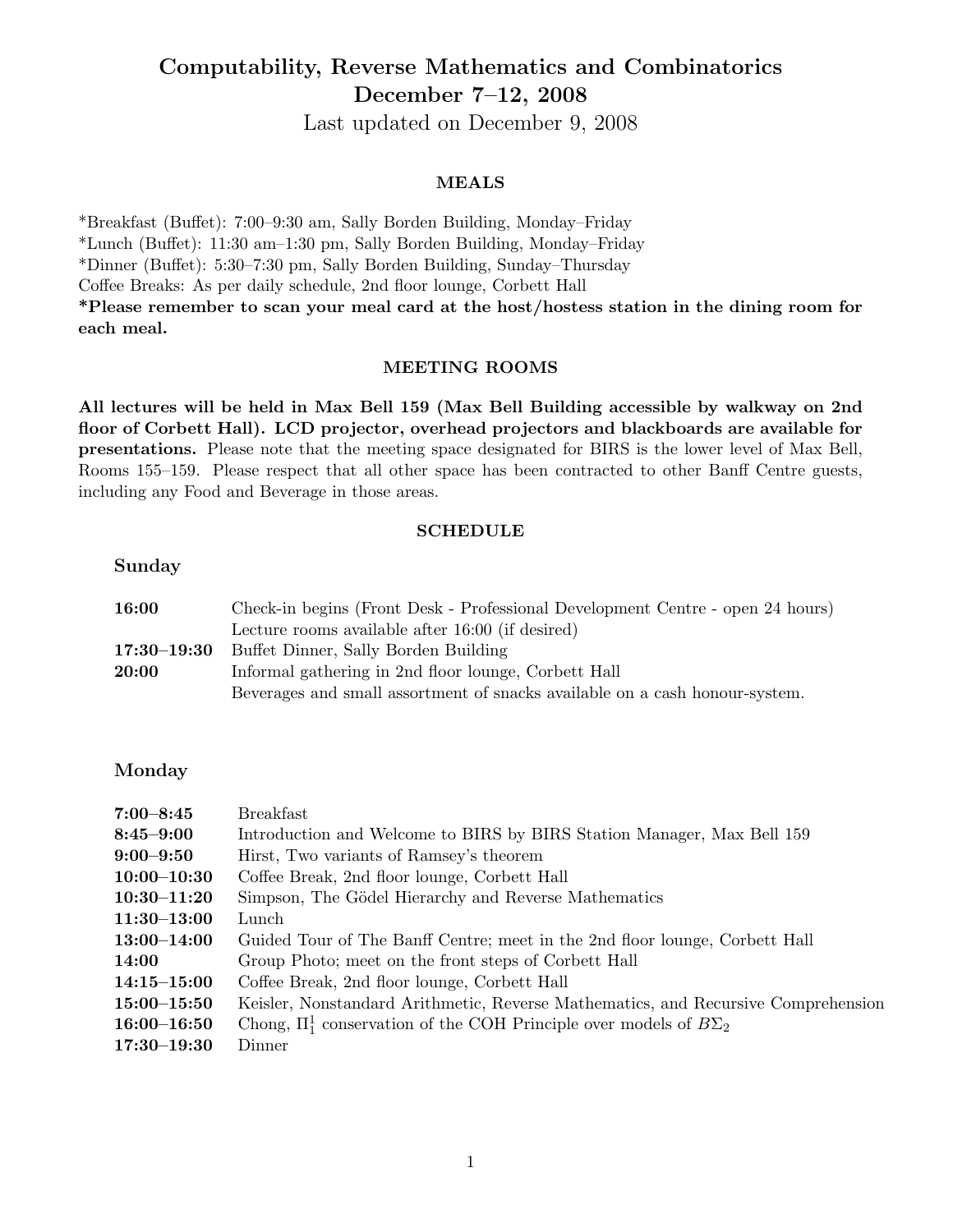# Tuesday

| $7:00 - 9:00$   | <b>Breakfast</b>                                                                     |  |
|-----------------|--------------------------------------------------------------------------------------|--|
| $9:00 - 9:50$   | Montalban, On the Strength of Fraïssé's conjecture.                                  |  |
| $10:00 - 10:30$ | Coffee Break, 2nd floor lounge, Corbett Hall                                         |  |
| $10:30 - 11:20$ | Kohlenbach, Tao's correspondence principle, a finitary mean ergodic theorem          |  |
|                 | and conservation results for Ramsey's theorem for pairs                              |  |
| $11:30 - 13:00$ | Lunch                                                                                |  |
| $13:30 - 14:20$ | Carlson, Combinatorics of Words                                                      |  |
| $14:20 - 15:00$ | Coffee Break, 2nd floor lounge, Corbett Hall                                         |  |
| $15:00 - 15:50$ | Kierstead, Recursive and On-line Graph Coloring                                      |  |
| $16:00 - 16:50$ | Weiermann, Well partial orderings and their strength in terms of maximal order types |  |
| $17:30 - 19:30$ | Dinner                                                                               |  |
| $20:00-?$       | Problem Session                                                                      |  |

# Wednesday

| $7:00 - 8:50$   | <b>Breakfast</b>                                                            |  |
|-----------------|-----------------------------------------------------------------------------|--|
| $8:50 - 9:10$   | Solomon, Classically equivalent definitions of well quasi-orders            |  |
| $9:15 - 9:35$   | Yokoyama, Non-standard analysis within second order arithmetic              |  |
| $9:40 - 10:00$  | Marcone, An interaction between reverse mathematics and computable analysis |  |
| $10:00 - 10:30$ | Coffee Break, 2nd floor lounge, Corbett Hall                                |  |
| $10:30 - 10:50$ | Kierstead, The survival game                                                |  |
| $10:55 - 11:15$ | Kjos-Hanssen, Birth-death processes, bushy trees, and a law of weak subsets |  |
| $11:20 - 11:40$ | Cenzer, Space Complexity of Abelian Groups                                  |  |
| $11:30-13:30$   | Lunch                                                                       |  |
|                 | Free Afternoon                                                              |  |
| $17:30 - 19:30$ | Dinner                                                                      |  |

## Thursday

| $7:00 - 9:00$   | <b>Breakfast</b>                                                                        |
|-----------------|-----------------------------------------------------------------------------------------|
| $9:00 - 9:50$   | Buss, Polynomial Local Search higher in the Polynomial Hierarchy and Bounded Arithmetic |
| $10:00 - 10:30$ | Coffee Break, 2nd floor lounge, Corbett Hall                                            |
| $10:30 - 11:20$ | Hirschfeldt, The Atomic Model Theorem and Related Model Theoretic Principles            |
| $11:30 - 13:00$ | Lunch                                                                                   |
| $13:30-14:20$   | Towsner, How Constructive is Furstenberg's Multiple Recurrence Theorem?                 |
| $14:20 - 15:00$ | Coffee Break, 2nd floor lounge, Corbett Hall                                            |
| $15:00 - 15:50$ | Jockusch, Bounded diagonalization and Ramseyan results on edge-labeled ternary trees    |
| $16:00 - 16:20$ | Stephan, Implementing Fragments of ZFC within an r.e. Universe                          |
| $16:30 - 16:50$ | Harizanov, Computability and orders on structures                                       |
| $17:00 - 17:20$ | Schmerl, Grundy colorings of graphs                                                     |
| $17:30 - 19:30$ | Dinner                                                                                  |
| $20:00-?$       | Possible Problem Session                                                                |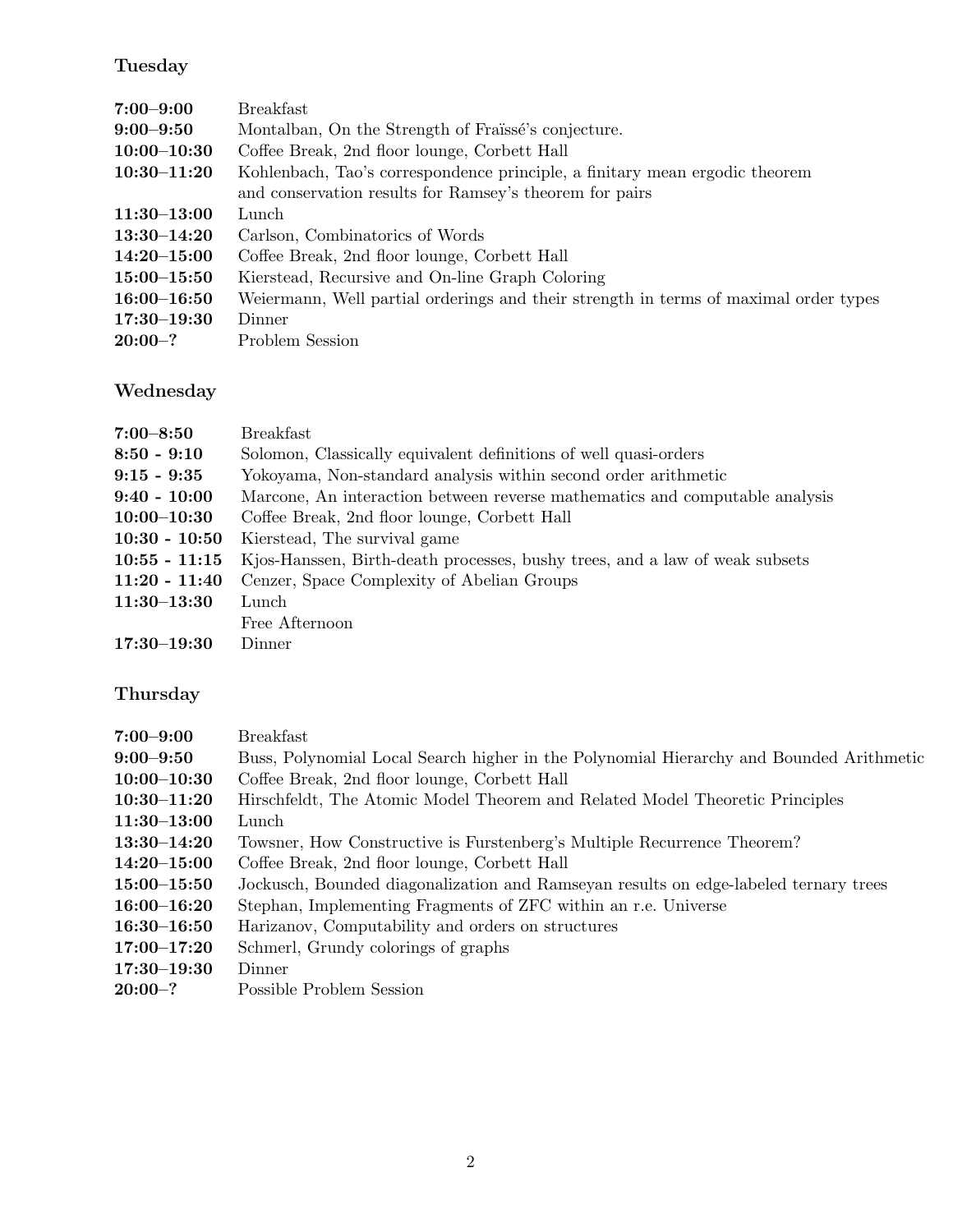## Friday

| $7\mathord{:}00\mathord{-}9\mathord{:}00$ | Breakfast                                                |
|-------------------------------------------|----------------------------------------------------------|
|                                           | 9:00–11:30 Informal Discussions, if desired              |
|                                           | 10:00-11:00 Coffee Break, 2nd floor lounge, Corbett Hall |
| $11:30-13:30$ Lunch                       |                                                          |
| Checkout by 12 noon.                      |                                                          |

\*\* 5-day workshops are welcome to use the BIRS facilities (2nd Floor Lounge, Max Bell Meeting Rooms, Reading Room) until 3 pm on Friday, although participants are still required to checkout of the guest rooms by 12 noon.  $**$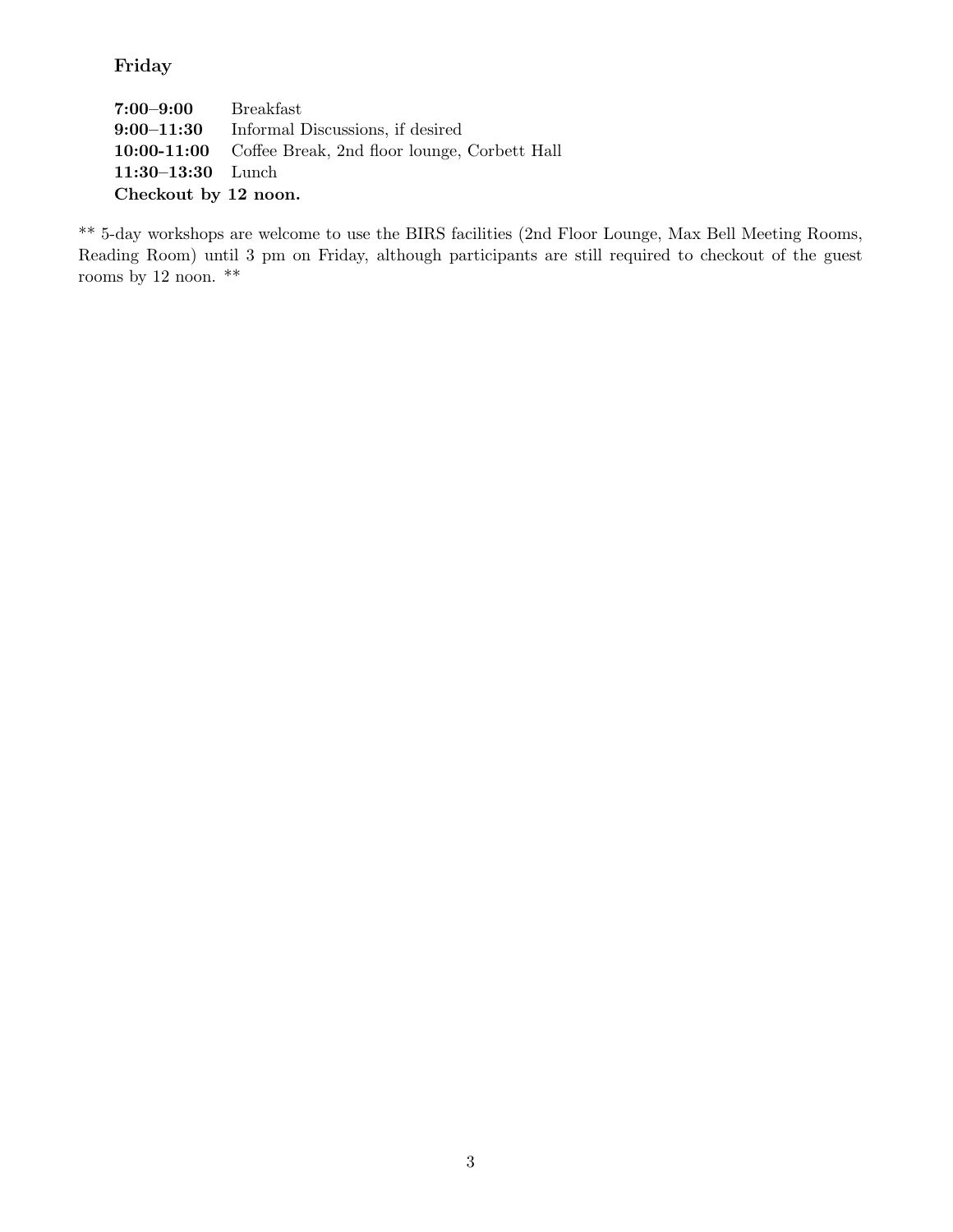## Computability, Reverse Mathematics and Combinatorics December 7–12, 2008

#### ABSTRACTS

Speaker: Sam Buss (Univ. of Calif., San Diego)

Title: Polynomial Local Search higher in the Polynomial Hierarchy and Bounded Arithmetic

Abstract: The talk will discuss provably total functions of bounded arithmetic, and recent characterization of the  $\Sigma_i^b$  definable functions of  $S_2^{k+1}$  (or  $T_2^k$ ), for all  $i \leq k$ . The main tool is extensions of polynomial local search problems to higher levels of the polynomial time hierarchy, where the feasible set is defined by a  $\Pi_k^b$  predicate but the cost and neighborhood functions are definable by polynomial time terms. These higher level PLS problems can be used to determine the truth of  $\Pi_k^b$  properties and also allow "witness" doubling". These results can be formalized and then Skolemized with a weak base theory such as  $S_2^1$  – the stronger theory  $S_2^{k+1}$  (or  $T_2^k$ ) is needed only to prove the existence of a solution. The Skolemization allows us to define sets of clauses that are refutable in a depth m propositional refutation system (a Tait style system for propositional logic), but are conjectured not to be provable in a depth  $m - 1/2$  system. We discuss open problems and future directions for research. This work is joint with Arnold Beckmann.

#### Speaker: Timothy J. Carlson (Ohio State)

Title: Combinatorics of Words

Abstract: We will discuss some results on the infinite combinatorics of words and their connection to idempotent ultrafilters.

#### Speaker: Douglas Cenzer (University of Florida)

Title: Space Complexity of Abelian Groups

Abstract: We develop a theory of  $LOGSPACE$  structures and apply it to construct a number of examples of Abelian Groups which have LOGSPACE presentations. We show that all computable torsion Abelian groups have LOGSPACE presentations and we show that the groups  $\mathbb{Z}, Z(p^{\infty})$ , and the additive group of the rationals have LOGSP ACE presentations over a standard universe such as the tally representation and the binary representation of the natural numbers. We also study the effective categoricity of such groups. For example, we give conditions are given under which two isomorphic LOGSPACE structures will have a linear space isomorphism. Joint with Rodney G. Downey, Jeffrey B. Remmel, and Zia Uddin.

### Speaker: Chi Tat Chong (National University of Singapore)

Title:  $\Pi_1^1$  conservation of the COH Principle over models of  $B\Sigma_2$ 

Abstract: We report on the joint work with Ted Slaman and Yue Yang. The combinatorial principle COH states that every array coded in a model has a set in the model cohesive for the array. Cholak, Jockusch and Slaman have proved that over the base theory  $RCA_0$ ,  $COH + \Sigma_2^0$  induction  $(I\Sigma_2^0)$  is  $\Pi_1^1$ -conservative over  $I\Sigma^0_2$  , i.e. the stronger theory with COH added does not prove new  $\Pi^1_1$  statements. We show that this result extends to models of  $RCA_0 + B\Sigma_2^0$ .

## Speaker: Valentina Harizanov (George Washington University)

Title: Computability and orders on structures

Abstract: A magma is left-orderable if there is a linear ordering of its domain, which is left invariant with respect to the magma operation. If the ordering is also right invariant, then the magma is bi-orderable. For arbitrary magmas (not necessarily associative), there is a natural topology on the set of all left orders, and this space is compact. We will focus on computable orderable groups, in particular, free groups, and computability theoretic complexity of their orders.

### Speaker: Denis Hirschfeldt (University of Chicago)

Title: The Atomic Model Theorem and Related Model Theoretic Principles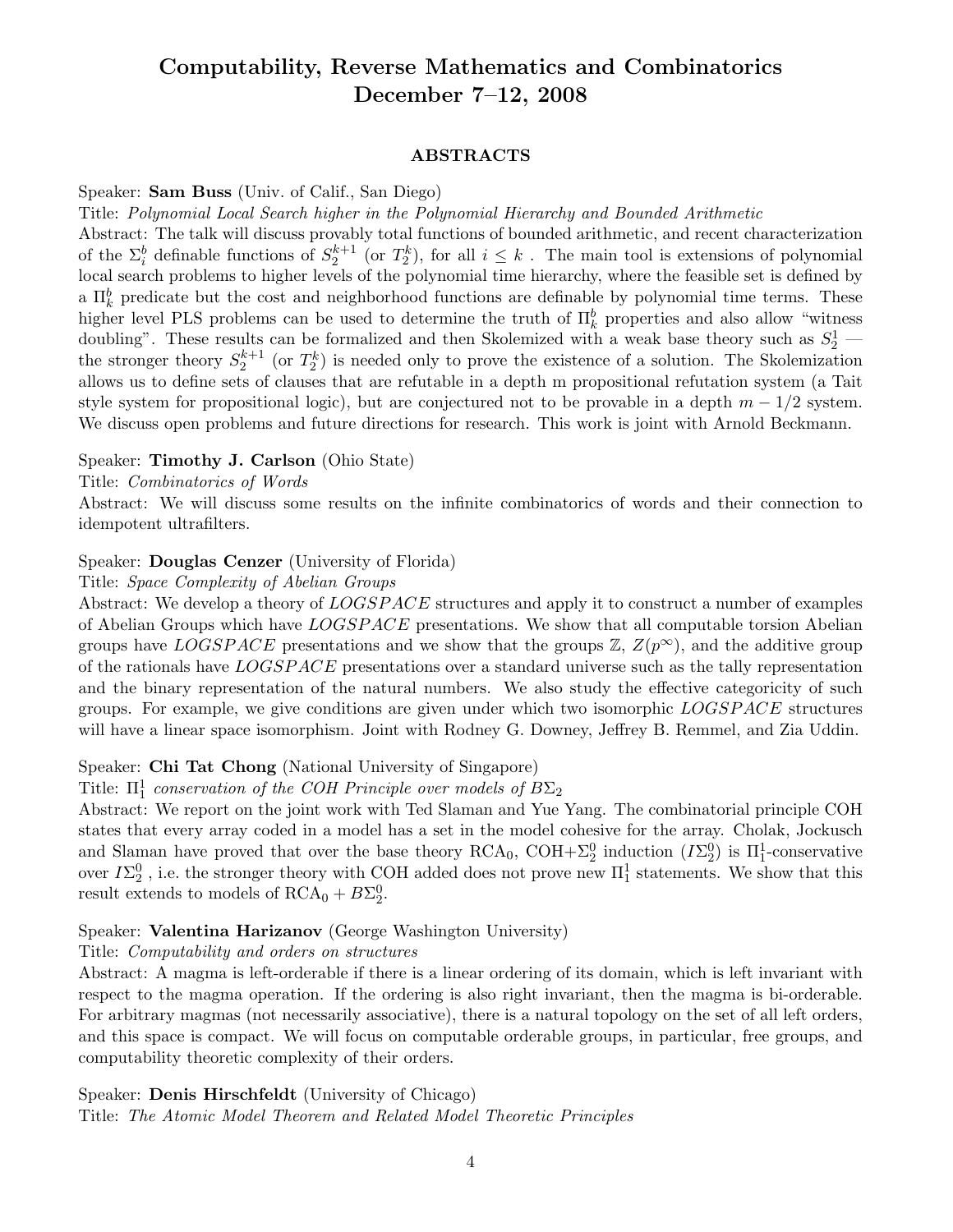Abstract: The Atomic Model Theorem states that every complete countable atomic theory has a countable atomic model. In this talk I will describe joint work with Richard A. Shore and Theodore A. Slaman on the computability theoretic and reverse mathematical strength of this and related results on atomic models and type omitting.

### Speaker: Jeffry L. Hirst (Appalachian State University)

#### Title: Two variants of Ramsey's theorem

Abstract: This talk will explore the computability theory and reverse mathematics of some versions of Ramsey's theorem, including Ramsey's theorem on trees  $(\mathsf{T} \mathsf{T}^n_k)$  and the polarized Ramsey's theorem  $(\mathsf{PT}^n_k)$ . Here are statements of those theorems:

 $TT_k^n$ : Let  $2^{< N}$  denote the full binary tree and  $[2^{< N}]^n$  denote all *n*-tuples of comparable nodes in  $2^{< N}$ . If  $f: [2^{<\mathbb{N}}]^n \to k$ , then we can find a  $c < k$  and a subtree S such that S is order isomorphic to  $2^{<\mathbb{N}}$ , and  $f(\sigma) = c$  for every *n*-tuple  $\sigma$  of comparable nodes in S.

 $\mathsf{PT}_k^n$ : If  $f: [\mathbb{N}]^n \to k$ , then we can find a  $c < k$  and a sequence  $H_1, H_2, \ldots H_n$  of infinite sets such that  $f({x_1, x_2, \ldots, x_n}) = c$  for every nonrepeating *n*-tuple  $(x_1, x_2, \ldots, x_n) \in H_1 \times \cdots \times H_n$ .

#### Speaker: Carl Jockusch (UIUC)

#### Title: Bounded diagonalization and Ramseyan results on edge-labeled ternary trees

Abstract: I will discuss recent joint work with Rod Downey, Noam Greenberg, and Kevin Milans. We show that the class of weakly 1-random sets is not strongly (or Medvedev) reducible to DNR3, the class of diagonally noncomputable functions taking values in 0,1,2. The key element of the proof is a new Ramseyan result on rooted ternary trees with certain edges having labels in 0,1. In fact we obtain a family of related results on this topic.

#### Speaker: H. Jerome Keisler (UW–Madison)

#### Title: Nonstandard Arithmetic, Reverse Mathematics, and Recursive Comprehension

Abstract: In the paper "Nonstandard Arithmetic and Reverse Mathematics" (Bull. Symb. Logic 2006), it was shown that each of the five basic theories of second order arithmetic that play a central role in reverse mathematics has a natural counterpart in the language of nonstandard arithmetic. This lecture will survey the results in that paper, and then give an even more natural counterpart of the weakest the basic theories, the theory  $RCA_0$  of Recursive Comprehension.

The language  $L_2$  of second order arithmetic has a sort for the natural numbers and a sort for sets of natural numbers, while the language  $*L_1$  of nonstandard arithmetic has a sort for the natural numbers and a sort for the hyperintegers. In nonstandard analysis one often uses first order properties of hyperintegers to prove second order properties of integers. An advantage of this method is that the hyperintegers have more structure than the sets of integers. The method is captured by the Standard Part Principle (STP), a statement in the combined language  $L_2 \cup {}^*L_1$  which says that a set of integers exists if and only if it is coded by a hyperinteger. We say that a theory T' in  $L_2 \cup {}^*L_1$  is conservative with respect to a theory T in  $L_2$  if every sentence of  $L_2$  provable from T' is provable from T.

For each of the basic theories  $T = WKL_0$ ,  $ACA_0$ ,  $ATR_0$ ,  $\Pi_1^1$ - $CA_0$  in the language  $L_2$  of second order arithmetic, the 2006 paper gave a theory U of nonstandard arithmetic in the language  $'L_1$  such that:

(1)  $U +$  STP implies T and is conservative with respect to T.

The nonstandard counterpart for  $RCA_0$  in that paper does not have property (1), but instead has a weakened form of the STP. In this lecture we give a new nonstandard counterpart of  $RCA_0$  which does have property (1). That is, we give a theory U of nonstandard arithmetic in  $^*L_1$  such that  $U +$ STP implies and is conservative with respect to  $RCA<sub>0</sub>$ .

If time permits, some related open questions will be discussed.

#### Speaker: Hal Kierstead (Arizona State University)

Title: Recursive and On-line Graph Coloring

Abstract: I will survey results on recursive and on-line graph coloring. A recursive graph is a graph whose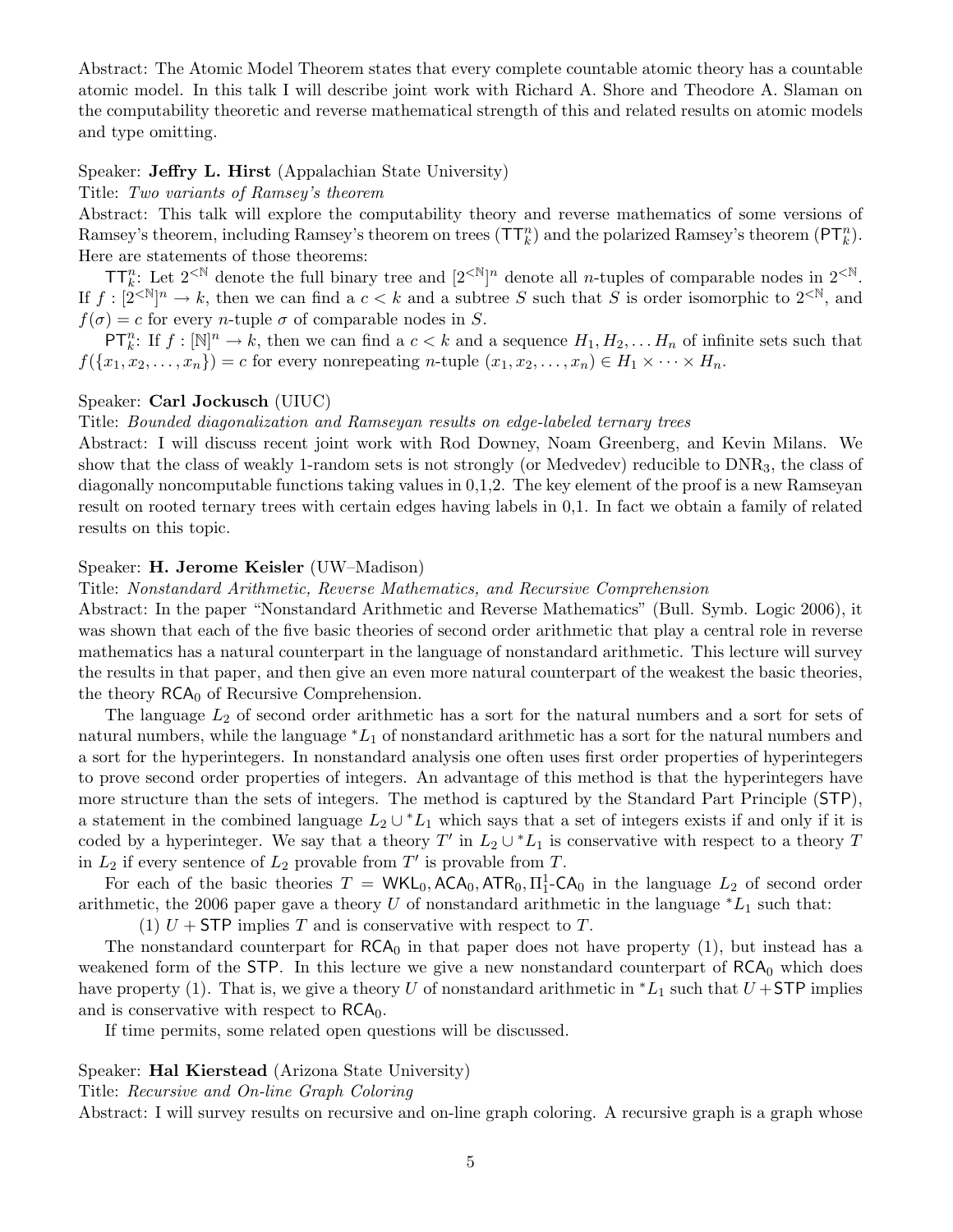vertex and edge sets are both recursive. The basic question is whether for a class  $\mathcal C$  of graphs there exists a function f such that every recursive k-colorable graph  $G \in \mathcal{C}$  has a recursive  $f(k)$ -coloring. In order to prove positive results, early researchers strengthened the requirements for the effective presentation of graphs under consideration. One method was to restrict to *highly recursive* graphs. A graph is highly recursive if it is recursive, every vertex has finite degree, and its degree function is recursive. Another method was to consider digraphs, and in particular posets. Here the additional structure of the orientation of an edge provides useful information. Later, more sophisticated methods from graph theory led to positive results for the original problem.

At the same time, computer scientists began considering the problem of on-line coloring. An on-line graph coloring algorithm receives the vertices of a graph one at a time. When a vertex is received, the algorithm also learns the edges between it and the previous vertices. At this time it must irrevocably color it. There is an obvious, although not exact, correspondence between on-line and recursive coloring algorithms. However, there are many interesting results concerning on-line coloring finite graphs that have no recursive version, because the performance is measured not only in terms of chromatic number, but also in terms of the number of vertices. Moreover, there are some real world motivations for considering on-line coloring.

#### Speaker: Hal Kierstead (Arizona State University)

#### Title: The Survival Game

Abstract: The following  $(p, s, t)$ -survival game plays a critical role in my analysis with Konjevod of online Ramsey theory. The game is played by two players Presenter and Chooser. It begins with presenter choosing a positive integer n and fixing a hypergraph  $H_0 = (V_0, E_0)$  with n vertices and no edges. The game now proceeds in rounds. Let  $H_{i-1} = (V_{i-1}, E_{i-1})$  be the hypergraph constructed in the first  $i-1$ rounds. On the *i*-th round Presenter plays by presenting a p-subset  $P_i \subseteq V_{i-1}$  and Chooser responds by choosing an s-subset  $X_i \subseteq P_i$ . The vertices in  $P_i - X_i$  are discarded and the edge  $X_i$  is added to  $E_{i-1}$  to form  $E_i$ . So  $V_i = V_{i-1} - (P_i - X_i)$  and  $E_i = E_{i-1} \cup \{X_i\}$ . Presenter wins the survival game if for some i, the hypergraph  $H_i$  contains a copy of the complete s-uniform hypergraph  $K_s^t$  on t vertices. I will discuss a proof that Presenter has a winning strategy for all positive integers  $p, s, t$  with  $s \leq p$ . The case  $s = 2$  is an entertaining puzzle, but for larger s the only strategy I know uses finite model theoretic techniques and requires more than  $n = A(2<sup>s</sup> - 1, t)$  starting vertices, where A is the Ackermann function.

#### Speaker: Bjørn Kjos-Hanssen (University of Hawai'i at Mānoa)

Title: Birth-death processes, bushy trees, and a law of weak subsets

Abstract: I will sketch a proof that every set of integers that is Martin-Löf random relative to  $0'$  has an infinite subset that computes no Martin-Löf random set. I will then discuss the relation between this result and the still-open question whether Stable Ramsey's Theorem for Pairs implies Weak Weak König's Lemma.

#### Speaker: Ulrich Kohlenbach (Technische Universität Darmstadt)

Title: Tao's correspondence principle, a finitary mean ergodic theorem and conservation results for Ramsey's theorem for pairs.

Abstract: In the first part of the talk we discuss the proof theory of a correspondence principle implicit in recent work of T. Tao and apply this principle to study the strength of different finitary versions (one by Tao and another one – inspired by monotone functional interpretation – due to ourselves) of the infinite pigeonhole principle (joint work with J. Gaspar). In the second part we show how recent proof theoretic metatheorems can be used to provide quantitative finitizations even in the absence of compactness. As an example we give a new quantitative form of the mean ergodic theorem for uniformly convex Banach spaces (joint work with L. Leustean). In the third part we calibrate the provable recursive function(al)s of systems that may use fixed sequences of instances of Ramsey's theorem for pairs (joint work with A. Kreuzer).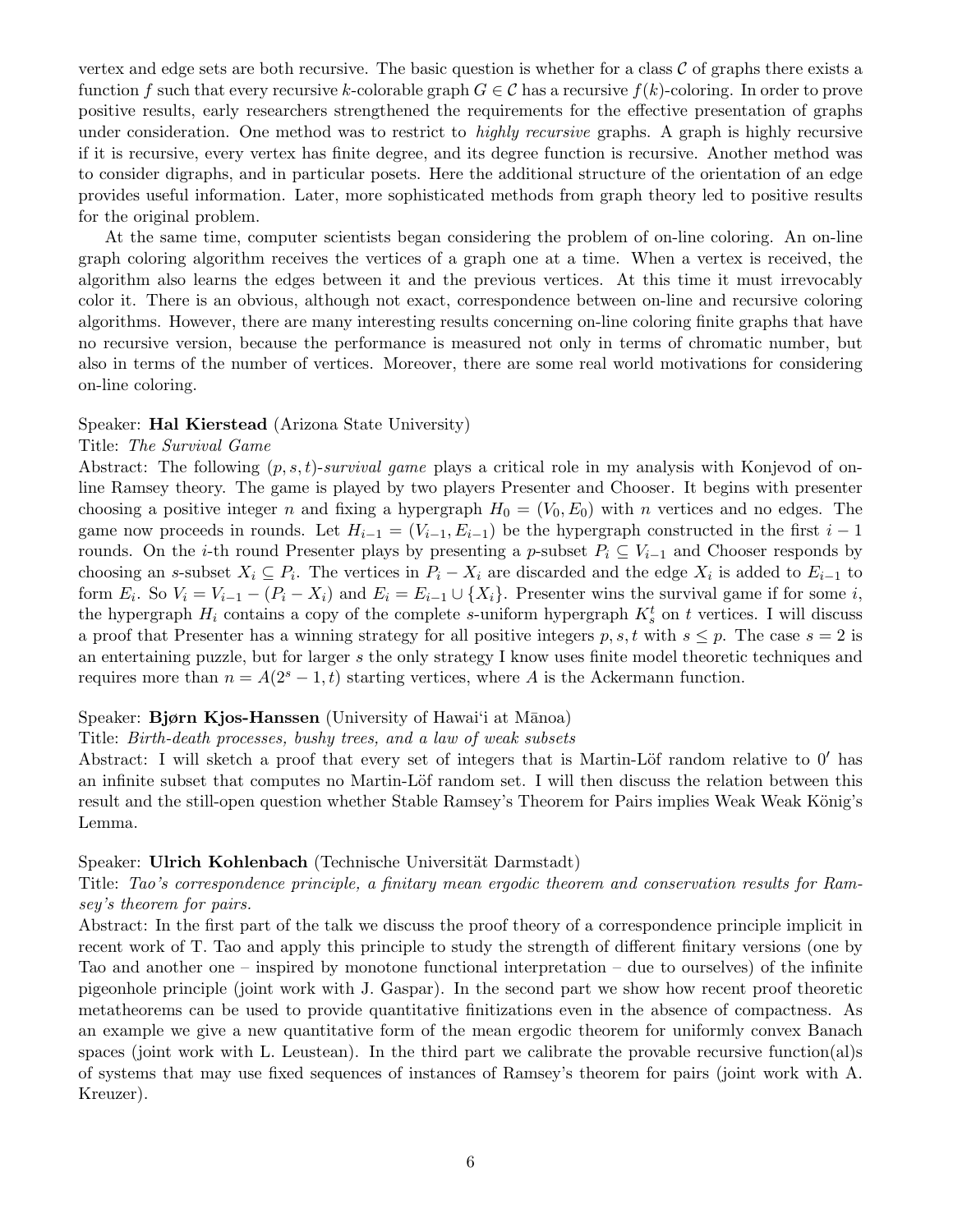## Speaker: Alberto Marcone (Universitá di Udine, Italy)

### Title: An interaction between reverse mathematics and computable analysis

Abstract: I will discuss some recent joint work with Guido Gherardi, where we used some reverse mathematics ideas and techniques to attack an open problem in computable analysis a la Weihrauch. We introduce the c.a. version of  $WKL_0$  and prove its equivalence with the c.a. version of the Hahn-Banach theorem. Rather then focusing on the result itself, I'll try to shed some light on the relationship between reverse mathematics and computable analysis.

## Speaker: Antonio Montalban (Univerity of Chicago)

## Title: On the Strength of Fraüssé's conjecture.

Abstract: Fraïssé's conjecture, which is now Laver's theorem, says that the class of countable linear orderings is well-quasi-ordered by the relation of embeddability. A well-quasi-ordering is a partial ordering with no infinite descending sequences and no infinite antichains. The question of what is the proof theoretic strength of Fraüssé's conjecture has been open for twenty year. Some progress has been made but the question is still open.

In my Ph.D. thesis I proved that Fraüssé's conjecture is equivalent to many statements about embeddability of linear orderings. This shows the statement is robust in the sense that is equivalent to many theorems in a certain area of math, and equivalent to all small variations of these theorems. Only the big five systems are known to be robust.

I will also talk about the plan of attack that Alberto Marcone and I have, which involves ordinal notations up to the ordinal  $\Gamma_0$ .

## Speaker: Jim Schmerl (UCONN)

## Title: Grundy colorings of graphs

Abstract: A Grundy coloring of a graph is a special kind of proper coloring. Chromatic numbers of graphs are defined in terms of proper colorings, and Grundy numbers are defined using Grundy colorings. I will discuss these concepts in the context of Reverse Mathematics.

## Speaker: Stephen G. Simpson (Pennsylvania State University)

## Title: The Gödel Hierarchy and Reverse Mathematics

Abstract: The Gödel Hierarchy is an array of foundationally significant theories in the predicate calculus. The theories range from weak (bounded arithmetic, elementary function arithmetic) through intermediate (subsystems of second-order arithmetic), through strong (Zermelo/Fraenkel set theory, large cardinals). The theories are ordered by inclusion, interpretability, and consistency strength. Reverse Mathematics is a program which seeks to classify mathematical theorems by calibrating their places within the Gödel Hierarchy. The theorems are drawn from core mathematical areas such as analysis, algebra, functional analysis, topology, and combinatorics. Remarkably, the Reverse Mathematics classification scheme exhibits a considerable amount of regularity and structure. In particular, a large number of core mathematical theorems fall into a small number of foundationally significant equivalence classes (the so-called "big five"). There are close connections with other foundational programs and hierarchies. In particular, concepts and methods from degrees of unsolvability play an important role.

## Speaker: Reed Solomon (UCONN)

## Title: Classically equivalent definitions of well quasi-orders

Abstract: There are several classically equivalent ways to define a well quasi-order. The equivalence of these definitions follows from Ramsey's Theorem for Pairs and we explore the reverse mathematical strength of these equivalences. This work is joint with Alberto Marcone and Peter Cholak.

## Speaker: Frank Stephan (NUS)

## Title: Implementing Fragments of ZFC within an r.e. Universe

Abstract: Rabin showed that there is no r.e. model of the axioms of Zermelo and Fraenkel of set theory.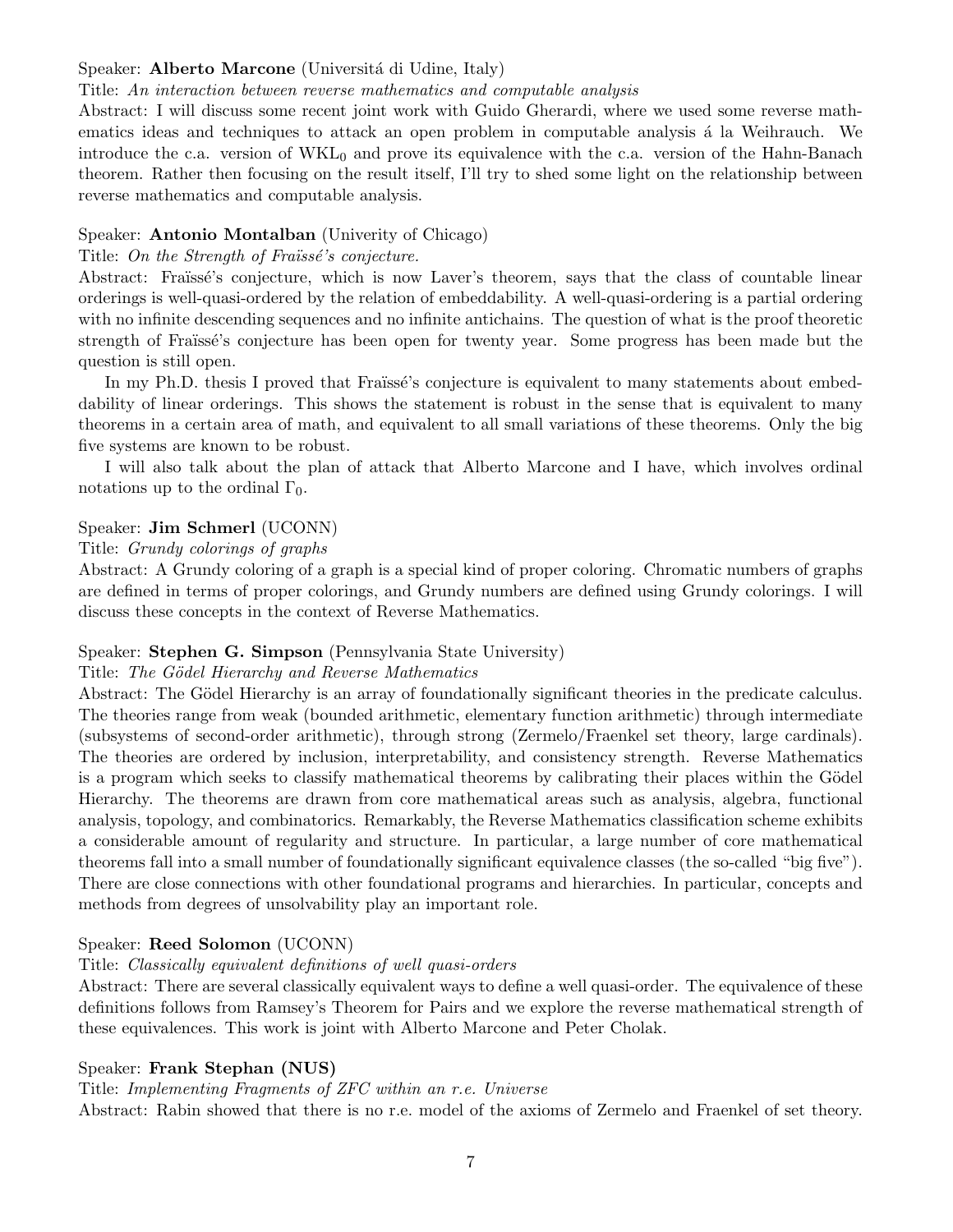In the present work, it is investigated to which extent one can have natural models of a sufficiently rich fragment of set theory. These models are generated by considering the relation  $x \in A_y$  to be generated from a Friedberg numbering  $A_0, A_1, A_2, \ldots$  of all r.e. sets and then a member  $A_x$  of this numbering is called a set in the given model iff the downward closure of the induced ordering from  $x$  is well-founded. It is shown which axioms and basic properties of set theory can be obtained and which cannot be obtained in such a model.

This is joint work with Eric Martin and Pong Wai Yan.

#### Speaker: Henry Towsner (UCLA)

## Title: How Constructive is Furstenberg's Multiple Recurrence Theorem?

Abstract: On its face, Furstenberg's method for proving Szemeredi's Theorem seems to be as nonconstructive as possible, with multiple applications of compactness and a transfinite induction. Yet other proofs, such as those by Szemeredi and Gowers, show that these theorems can be proven by explicit combinatorial means. I will discuss the use of a "partial Dialectica translation" to eliminate the transfinite aspects of the argument, and discuss how conventional unwinding methods suffice to eliminate the other non-constructive aspects.

#### Speaker: Andreas Weiermann (Ghent University)

#### Title: Well partial orderings and their strengths in terms of maximal order type

Abstract: A well partial ordering (wpo) is a partial ordering which is well-founded and which does not admit infinite anti-chains. Famous examples for wpo's are provided by results of Higman, Kruskal, Friedman and Kriz. Every wpo can be extended to a well-ordering on the same domain such that the resulting order type is maximal possible and we may call this order type the maximal order type of the wpo under consideration. The reverse mathematics strengths of assertions about a wpo can typically be measured in terms of its maximal order type. It might therefore be of some interest to get a "formula" providing in natural situations the maximal order type of a wpo. In our talk we will suggest a general principle which yields appropriate maximal order types for the standard trees classes. The conjecture is that it also applies to the tree classes (equipped with an ordering fulfilling a certain gap condition) studied by Harvey Friedman. For classes of trees labeled with two labels some first results have been obtained and we believe that a general result will soon be available. Parts of the talk are based on joint work with A. Montalban, H. Friedman, and M. Rathjen.

#### Speaker: Keita Yokoyama (Tohoku University)

#### Title: Non-standard analysis within second order arithmetic

Abstract: In Tanaka<sup>[2]</sup>, we can find a model theoretic method to do non-standard analysis in  $WKL_0$ . By using this method, some popular arguments of non-standard analysis can be carried out in  $WKL_0$ . On the other hand, Keisler[1] introduced some systems of non-standard arithmetic which are equivalent in strength to basic systems for Reverse Mathematics. In this talk, I will introduce systems of non-standard second order arithmetic ns-ACA<sub>0</sub> and ns-WKL<sub>0</sub> which can be interpreted into  $ACA_0$  and WKL<sub>0</sub>, respectively[3]. In these systems, we can do non-standard analysis formally, thus, we can interpret non-standard proofs into second order arithmetic. Using this method, I will show some non-standard proofs in second order arithmetic. Especially, I will show two versions of the Riemann mapping theorem. Furthermore, I will suggest another system of non-standard second order arithmetic.

## References

- [1] H. Jerome Keisler, Nonstandard arithmetic and reverse mathematics, The Bulletin of Symbolic **Logic**, vol. 12 (2006), no. 1, pp. 100–125.
- [2] KAZUYUKI TANAKA, The self-embedding theorem of  $WKL_0$  and a non-standard method, **Annals of Pure and Applied Logic, vol. 84** (1997), no. 1, pp. 41–49.